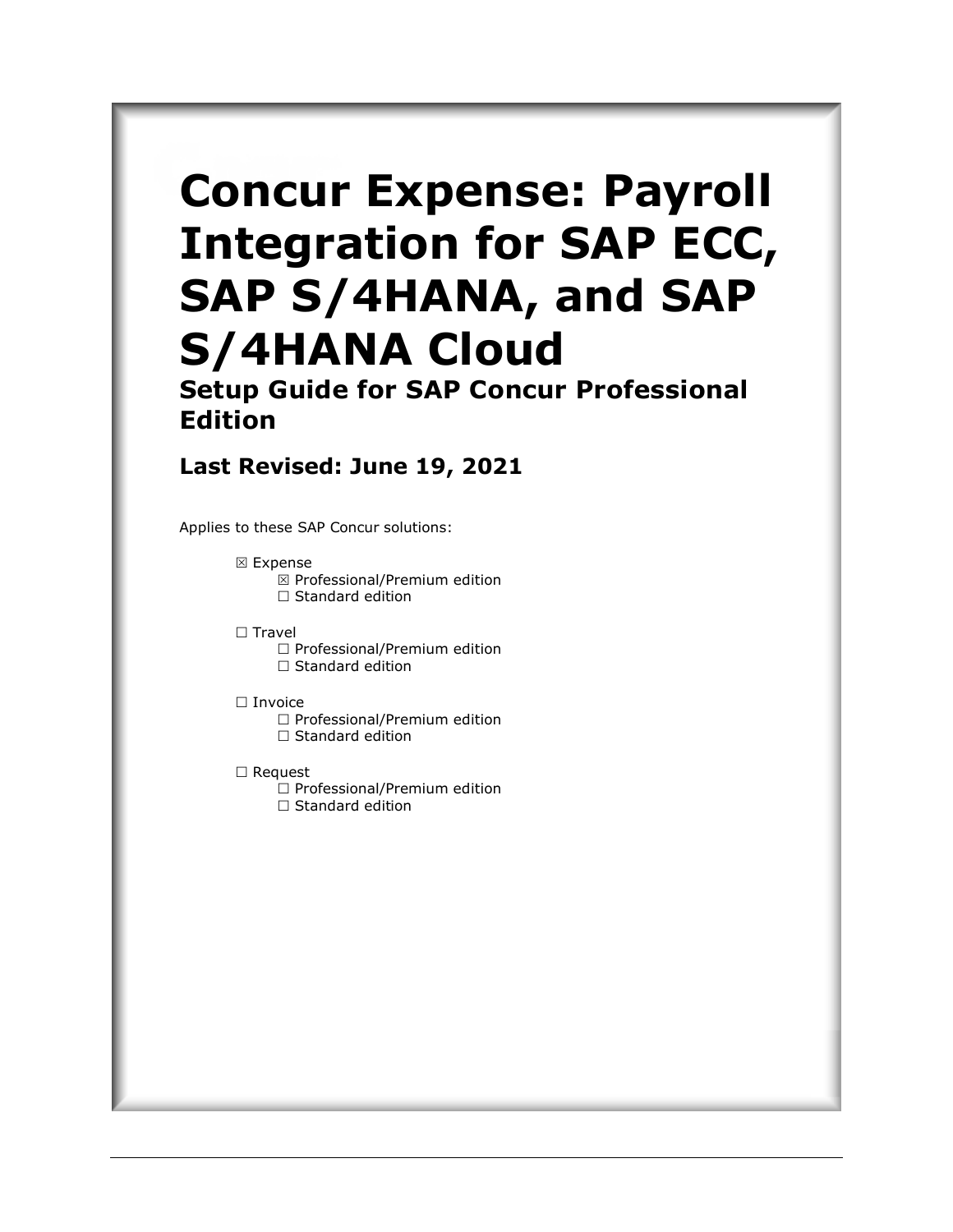# **Table of Contents**

| 1            |     |       |                                                                     |  |
|--------------|-----|-------|---------------------------------------------------------------------|--|
| $\mathbf{2}$ |     |       |                                                                     |  |
|              | 2.1 |       |                                                                     |  |
|              | 2.2 |       |                                                                     |  |
|              | 2.3 |       |                                                                     |  |
| 3            |     |       |                                                                     |  |
|              |     |       |                                                                     |  |
|              |     |       |                                                                     |  |
| 4            |     |       |                                                                     |  |
|              |     |       |                                                                     |  |
| 5            |     |       |                                                                     |  |
|              |     |       |                                                                     |  |
|              |     |       | 5.1.1 SAP Payroll Integration Add-on Configuration Prerequisites  9 |  |
|              |     |       |                                                                     |  |
| 6            |     |       |                                                                     |  |
|              |     |       |                                                                     |  |
|              |     |       |                                                                     |  |
|              |     | 6.1.3 |                                                                     |  |
|              |     |       |                                                                     |  |
|              |     | 6.1.4 |                                                                     |  |
|              |     |       | 6.1.4.1 Accessing the Payroll Integration Page  11                  |  |
|              |     |       | 6.1.4.3 Update Wage Types for Expense Types 13                      |  |
| 7            |     |       |                                                                     |  |
|              |     |       |                                                                     |  |
| 8            |     |       |                                                                     |  |
|              |     |       |                                                                     |  |
|              |     |       |                                                                     |  |
|              |     | 8.1.3 |                                                                     |  |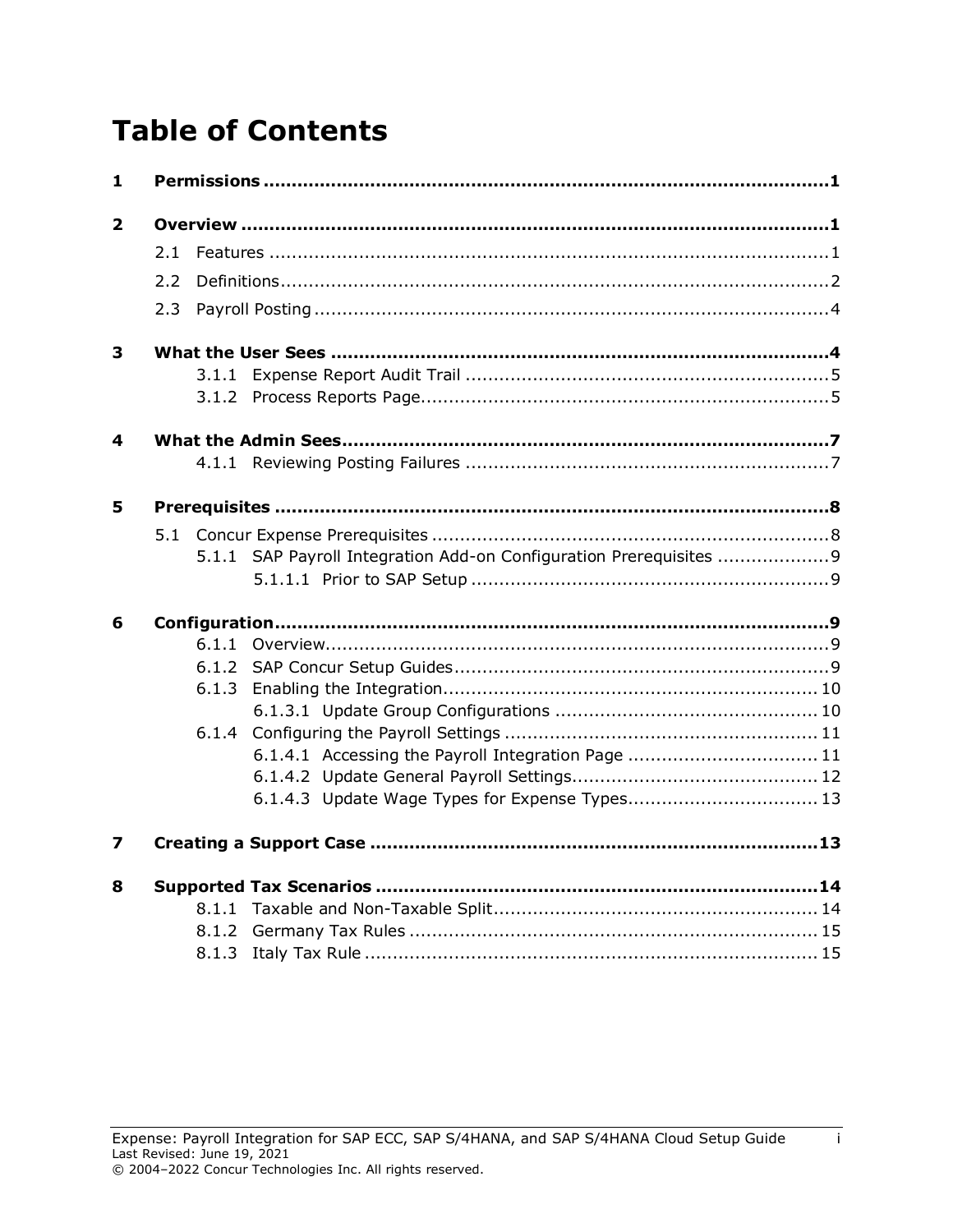# **Revision History**

| <b>Date</b>      | <b>Notes/Comments/Changes</b>                                                                                                                                                  |
|------------------|--------------------------------------------------------------------------------------------------------------------------------------------------------------------------------|
| January 12, 2022 | Updated the copyright year; no other changes; cover date not updated                                                                                                           |
| June 19, 2021    | Added information about supported tax scenarios in new section:<br>Supported Tax Scenarios                                                                                     |
| March 31, 2021   | Updated the copyright year; no other changes; cover date not updated                                                                                                           |
| August 15, 2020  | Updated the Transfer Failures page name to Posting Failures, and<br>detailed the new search and sort functionality. Updated SAP Concur to<br>Concur Expense where appropriate. |
| May 7, 2020      | Renamed the Authorization Request check box to Request on the guide's<br>title page; cover date not updated                                                                    |
| March 6, 2020    | New document.                                                                                                                                                                  |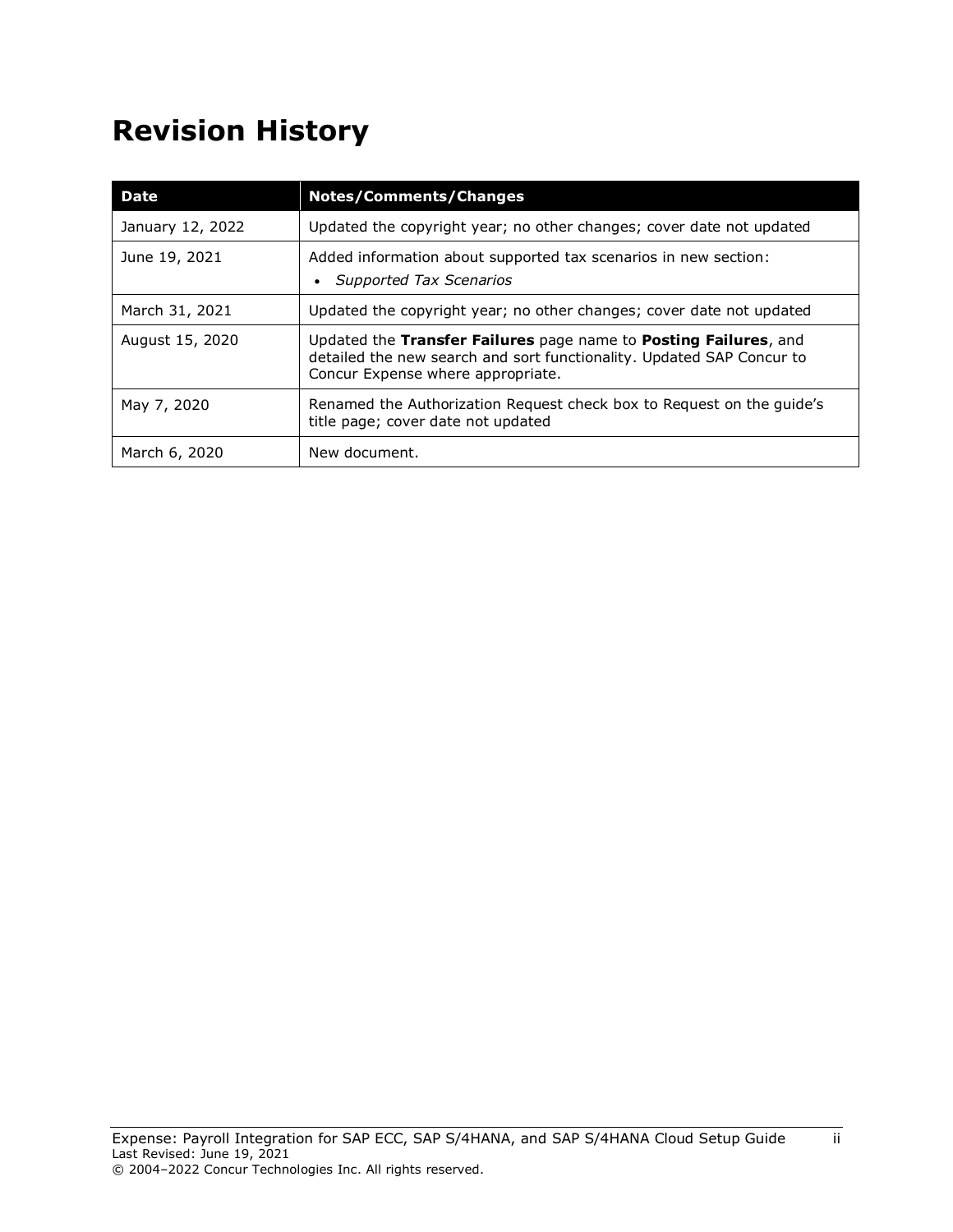## **Payroll Integration for SAP ECC, SAP S/4HANA, and SAP S/4HANA Cloud**

### <span id="page-3-0"></span>**1 Permissions**

A company administrator may or may not have the correct permissions to use this feature. The administrator may have limited permissions, for example, they can affect only certain groups and/or use only certain options (view but not create or edit).

If a company administrator needs to use this feature and does not have the proper permissions, they should contact the company's SAP Concur administrator.

Also, the administrator should be aware that some of the tasks described in this guide can be completed only by SAP Concur internal staff. In this case, the client must initiate a service request with SAP Concur Client Support.

### <span id="page-3-1"></span>**2 Overview**

The Payroll Integration for SAP ECC, SAP S/4HANA, and SAP S/4HANA Cloud allows clients to transfer payroll data to their SAP Payroll system as a method for reimbursing their employees for approved business expenses. Clients must use the SAP ICS (Integration with SAP Concur Solutions) to use the Payroll Integration for SAP ECC, SAP S/4HANA, and SAP S/4HANA Cloud. The client's SAP ICS must have Financial Posting configured and enabled prior to enabling the SAP Payroll integration.

 For more information, refer to the *Shared: SAP ICS for SAP ECC and SAP S/4HANA Setup Guide* or the *Expense: SAP ICS for SAP S/4HANA Cloud Setup Guide*.

The Payroll Integration supports clients who have integrated Concur Expense Professional Edition with one of the following SAP financial systems:

- SAP ECC 6.0 or higher
- SAP S/4HANA (on-premise)
- SAP S/4HANA Cloud

<span id="page-3-2"></span>These ERPs are referred to generically as "the SAP ERPs" in this guide.

### **2.1 Features**

The Payroll Integration for SAP ECC, SAP S/4HANA, and SAP S/4HANA Cloud provides payroll information from posted expense reports to SAP Payroll on the Financial Integration (ICS) schedule. SAP Payroll provides posting feedback to Concur Expense. Concur Expense client administrators use the **Payroll Integration** page to configure and manage the payroll posting.

The Payroll Integration posting is enabled and configured for each Expense group. The administrator can configure the following settings: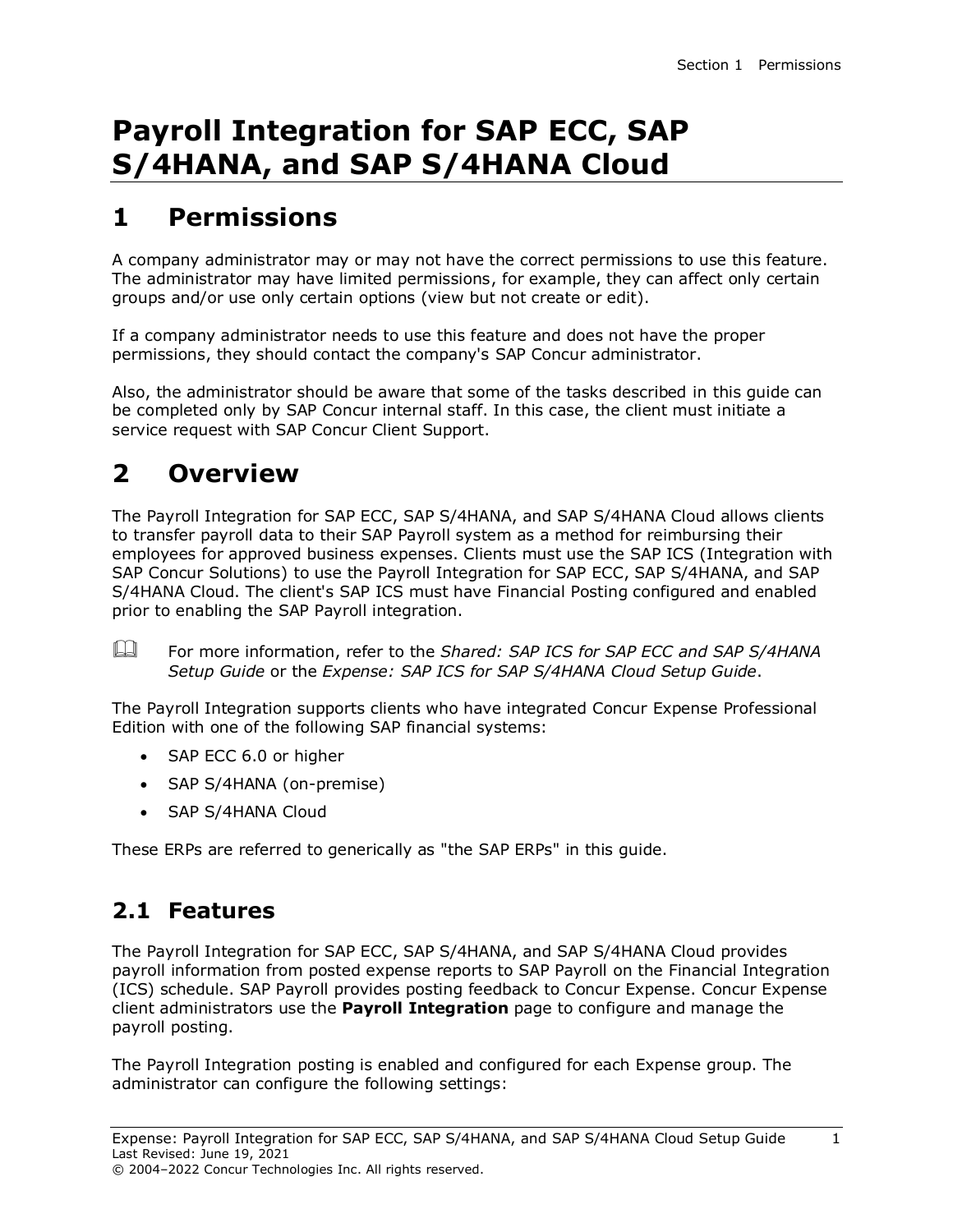• Cash Advance Clearing Wage Type

- Personal Expense Clearing Wage Type
- Payroll Clearing Account Code
- Benefit in Kind Wage Type
- Default Wage Types for the following situations:
	- Payment Relevant Individual Taxable
	- Payment Relevant Flat Rate Taxable
	- Payment Relevant Non-Taxable

**NOTE:**Default wage types will be used if/when expense type-specific wage types are not entered on the **Wage Types** page. If no default wage types are entered and no expense type-specific wage types are entered, then the payroll transfer will fail. Valid wage types must be entered in at least one of these two configuration pages to ensure successful transfer of data to payroll for reimbursement or tax reporting purposes.

The Payroll integration does not support:

• The Payment Confirmation workflow step in Concur Expense

In a future release, the integration will fully support taxation including Benefit in Kind and 3 way tax split based on customer's configuration.

Whether or not the customer reimburses through payroll, if there is tax data available for the customer it will be transferred to payroll.

**Example 15 For more information about country-specific tax rule support, refer to the Supported** *Tax Scenarios* section of this guide.

### <span id="page-4-0"></span>**2.2 Definitions**

**Payroll Documents**: Concur Expense reports that are successfully posted in the SAP ERPs are converted into payroll documents, which are placed in a processing queue. SAP Payroll requests the queued documents from Concur Expense on a client-specified schedule. Each payroll document is assigned a Document Identifier (ID), which is used to identify the document in the SAP Payroll system and returned in the posting feedback to Concur Expense. One expense report is represented by one payroll document.

**Payroll Integration Page**: The administrator tool used by client administrators to configure the payroll settings, wage types, and manage failed payroll transfers. The client administrator must have either the Expense Configuration Admin (restricted) user role or the Payroll Administrator user role to access this page

**NOTE:**SAP Payroll does not support distribution of cash advances. Cash advances must be paid out to the employee through other methods. The Cash Advance Clearing Wage Type tracks the amounts that were distributed outside of the SAP Payroll system.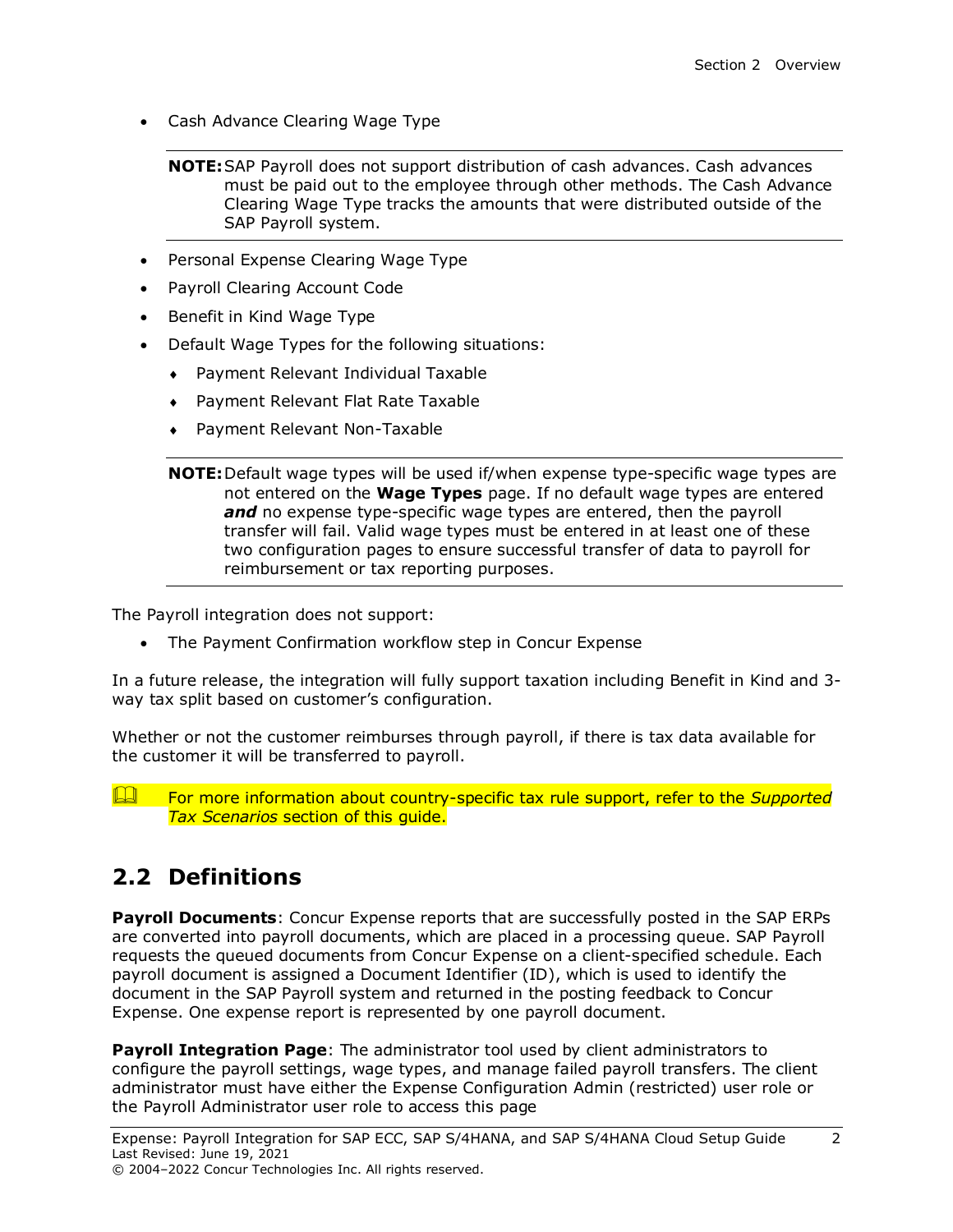**Payroll Settings:** This page is used to identify whether employees will receive their reimbursements for approved business expenses as part of the company's payroll run. This page is also used to enter special wage types that are required by Payroll but not tied directly to an expense type.

**Wage Types**: Payroll systems require a wage type as part of classifying the amounts for taxable and other payroll purposes. The wage type values are defined in SAP Payroll and entered in the **Wage Types** page during the initial Concur Expense configuration.

Wage types may vary by expense type and expense group. There are several wage type categories that are relevant for Payroll integration:

- **Payment Relevant Individual Taxable**: These wage types represent amounts that are taxable to the employee at tax rates that may vary by employee based on income and other factors AND the employee receives these reimbursements through the company's payroll process.
- **Payment Relevant Flat Rate Taxable:** These wage types represent amounts that are taxable to the employee at a regulatory, flat rate tax AND the employee receives these reimbursements through the company's payroll process.
- **Payment Relevant Non-Taxable**: These wage types represent amounts that are NOT taxable to the employee AND the employee receives these reimbursements through the company's payroll process.
- **Non-Payment Relevant Individual Taxable**: These wage types represent amounts that are taxable to the employee at tax rates that may vary by employee based on income and other factors, but the employee does NOT receive these reimbursements through the company payroll process. In this case the taxable amounts will be transferred for payroll reporting purposes only and no payroll reimbursement will occur.
- **Non-Payment Relevant Flat Rate Taxable:** These wage types represent amounts that are taxable to the employee at a regulatory, flat rate tax but the employee does NOT receive these reimbursements through the company's payroll process. In this case the taxable amounts will be transferred for payroll reporting purposes only and no payroll reimbursement will occur.
- **Non-Payment Relevant Non-Taxable**: These wage types represent amounts that are NOT taxable to the employee and the employee receives these reimbursements through some other reimbursement process, most commonly the A/P payment process where an employee is treated as a vendor for reimbursement purposes.
	- **NOTE:**These categories may or may not be applicable depending on how a company has configured the payroll settings. For example, if the company is not reimbursing their employees through Payroll, then the first 3 categories will not be relevant, because they apply only to amounts that are reimbursed through payroll. As a result, the **Wage Types** page and related columns will reflect the specific payroll configuration for that Expense group and the available fields may vary by Expense group configuration.

**Posting Failures**: Sometimes payroll documents are not successfully processed in SAP Payroll and may require the Payroll administrator's action. This is usually because of an invalid wage type or missing employee information. The **Posting Failures** page will display any expense reports that have a failed payroll document and display an exception with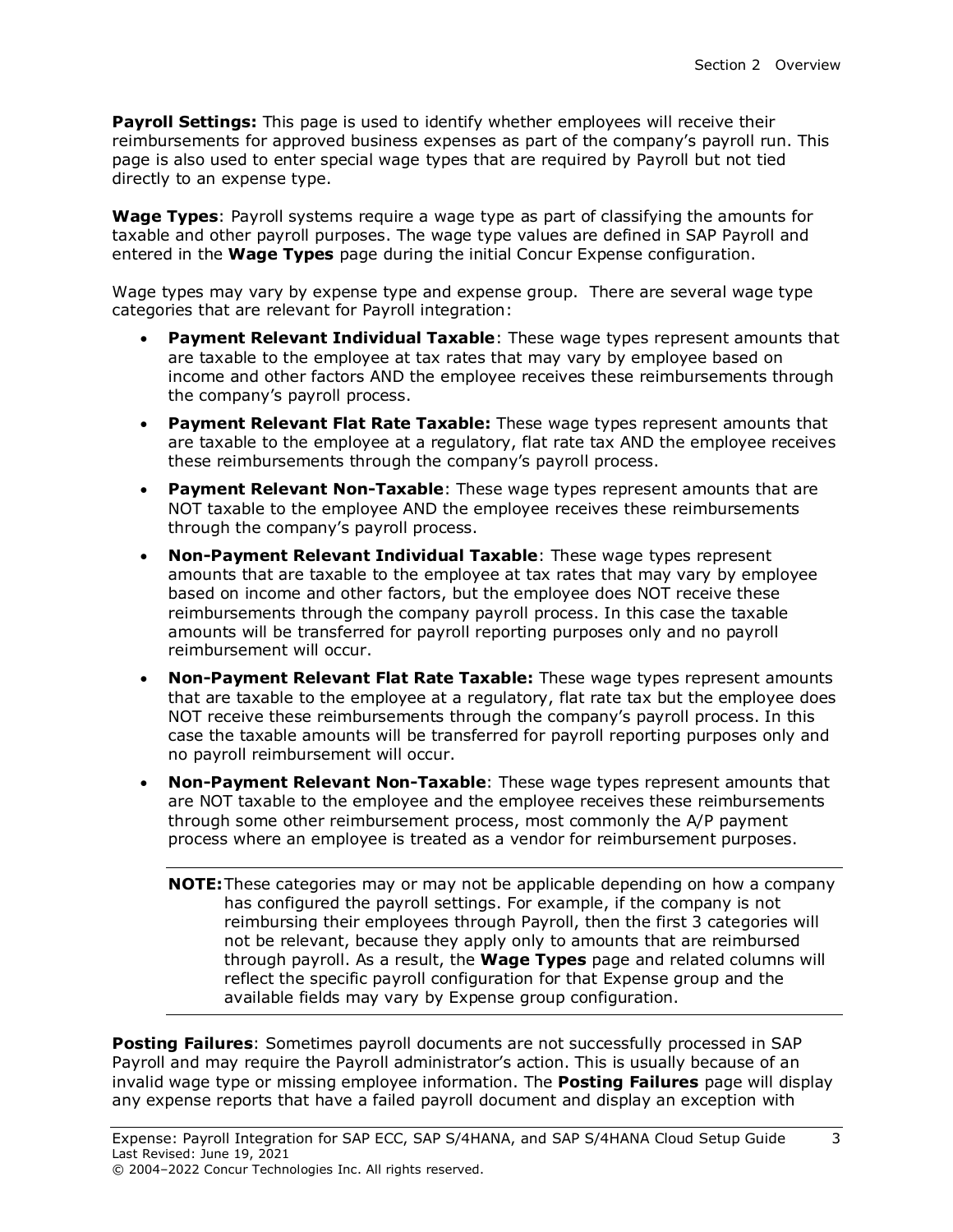details about the error. The client administrator can review and correct the posting failures and send the corrected payroll data back to the processing queue.

### <span id="page-6-0"></span>**2.3 Payroll Posting**

**NOTE:**This feature requires the SAP ICS (Integration with SAP Concur Solutions), with Financial Posting configured and utilized.

When Concur Expense receives feedback from the SAP ERP that an expense report was posted successfully (through ICS), Concur Expense updates the report's workflow status to *Paid/Posted* (depending on configuration). The SAP Payroll integration generates a payroll document for every *Paid/Posted* expense report and enters the payroll document(s) in the Financial Integration queue. The SAP ERP requests the available payroll documents on the configured Financial Integration schedule. When Concur Expense receives the request from the SAP ERP, Concur Expense sends all the payroll documents in the processing queue. The SAP ERP returns an acknowledgement if the documents were all received successfully.

After receiving the SAP ERP's acknowledgement that documents were successfully received, Concur Expense marks the documents as sent and will not send them again. SAP Payroll processes the payroll postings and returns confirmations for each document. The confirmation includes success information, or error codes for any payroll documents that failed.

If the payroll document failed to post, the expense report audit trail is updated with the error message. The client administrator can review the error on the **Posting Failures** tab of the **Payroll Integration** page. Once the error is resolved, the payroll documents can be sent back to the processing queue using the **Posting Failures** page.

For more information, refer to the *What the Admin Sees* section of this guide.

Concur Expense updates all expense reports that posted successfully with the success message in their audit trail. The report workflow status is not changed- *Paid/Posted* is the final workflow status for reports using Financial Integration.

### <span id="page-6-1"></span>**3 What the User Sees**

In Concur Expense, the payroll integration status will appear to the traveler and processor in multiple places:

- Expense report audit trail
- **Process Reports** page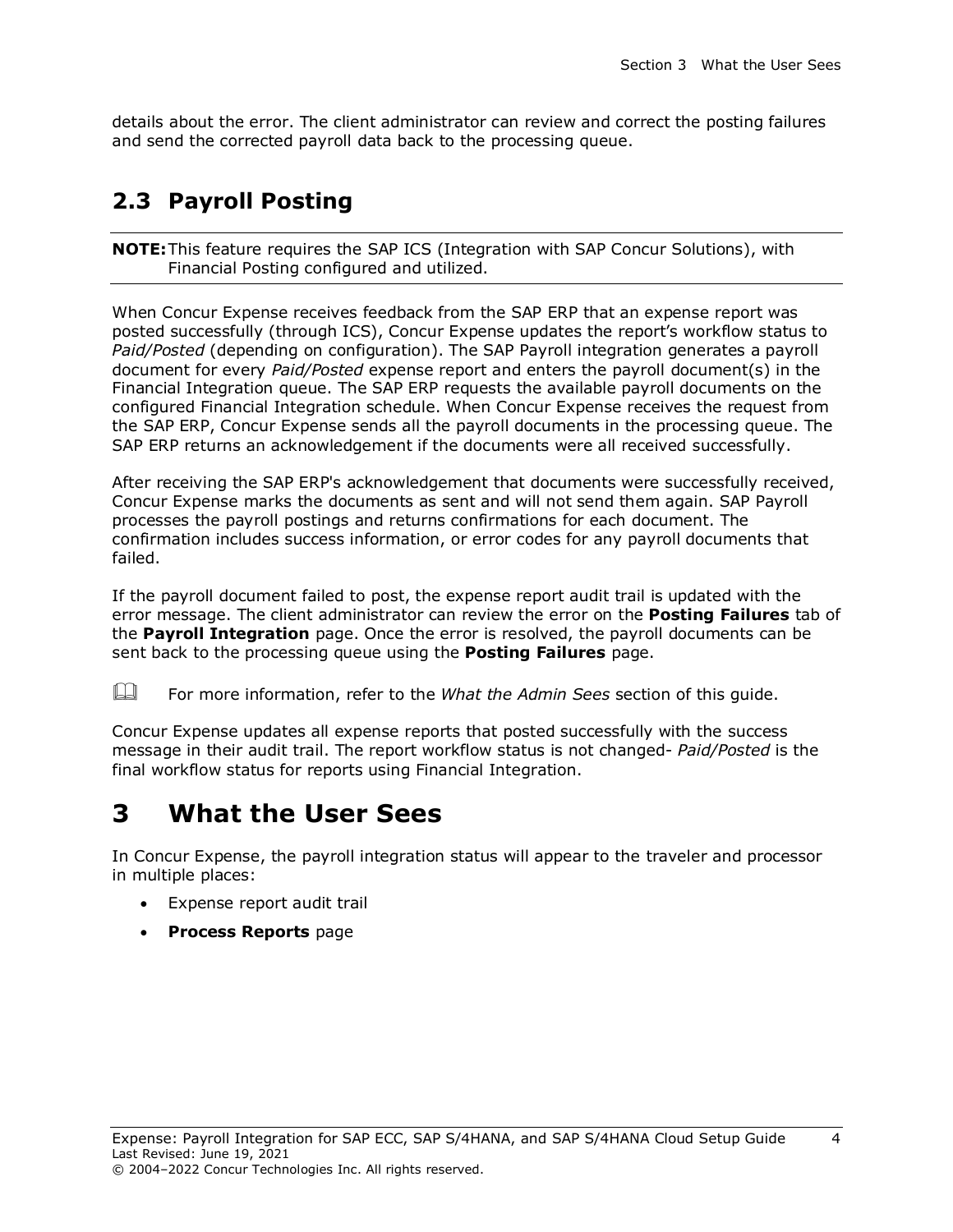#### <span id="page-7-0"></span>**3.1.1 Expense Report Audit Trail**

The report audit trail includes the posting status once the posting feedback has been returned from SAP Payroll. The user clicks **Details** > **Audit Trail** to view the audit trail.

|                             | Feedback Demo 2 [Kramer, Tommy]     |                              |                       |                                     |                                                                                             |                       |
|-----------------------------|-------------------------------------|------------------------------|-----------------------|-------------------------------------|---------------------------------------------------------------------------------------------|-----------------------|
| Summary<br>Details <b>v</b> | Receipts <b>v</b><br>Print <b>v</b> | <b>Audit Trail</b>           |                       |                                     |                                                                                             | ×                     |
| <b>Expenses</b>             |                                     | <b>Report Level</b>          |                       |                                     |                                                                                             |                       |
| Date v                      | <b>Expense Type</b>                 | Date/Time v<br><b>Reviet</b> | <b>Updated By</b>     | <b>Action</b>                       | <b>Description</b>                                                                          |                       |
| 02/03/2016<br>Taxi          | N                                   | 02/15/2016 08:22 AM          | <b>FI</b> Service     | <b>Posting Feedback</b><br>Received | Posting Successful. Company ID: comp 1<br>Document Number: Doc1 Posting Date:<br>2015-12-31 | $\blacktriangle$<br>目 |
|                             |                                     | 02/15/2016 08:22 AM          | <b>FI</b> Service     | <b>Posting Feedback</b><br>Received | Posting Successful. Company ID: comp 2<br>Document Number: Doc2 Posting Date:<br>2015-12-31 |                       |
|                             |                                     | 02/15/2016 08:22 AM          | <b>System, Concur</b> | <b>Payment Status Change</b>        | Status changed from Processing<br><b>Payment to Paid</b>                                    |                       |
|                             |                                     | ARISFINALA AN AL ISE         |                       |                                     | An International<br>$\cdot$                                                                 |                       |
|                             |                                     | <b>Entry Level</b>           |                       |                                     |                                                                                             |                       |
|                             |                                     | Date/Time v                  | <b>Updated By</b>     | <b>Action</b>                       | <b>Description</b>                                                                          |                       |
|                             |                                     |                              |                       |                                     |                                                                                             |                       |
|                             |                                     |                              |                       |                                     |                                                                                             |                       |
|                             |                                     |                              |                       |                                     |                                                                                             | Close                 |

#### <span id="page-7-1"></span>**3.1.2 Process Reports Page**

Once the payroll posting has been attempted for a report, the processor will see the payroll posting feedback on the **Process Reports** page.

If the payroll posting failed, the report will display an exception for PYRLFAIL and the details of the posting failure will appear in the report audit trail.

| Exceptions          |      |                                                                                                  |
|---------------------|------|--------------------------------------------------------------------------------------------------|
| <b>Expense Type</b> | Date | <b>Amount</b> Exception                                                                          |
| N/A                 |      | Code: PYRLFAIL, Level: 1; Payroll Posting failed. Check audit trail for detailed error messages. |
|                     |      |                                                                                                  |
|                     |      |                                                                                                  |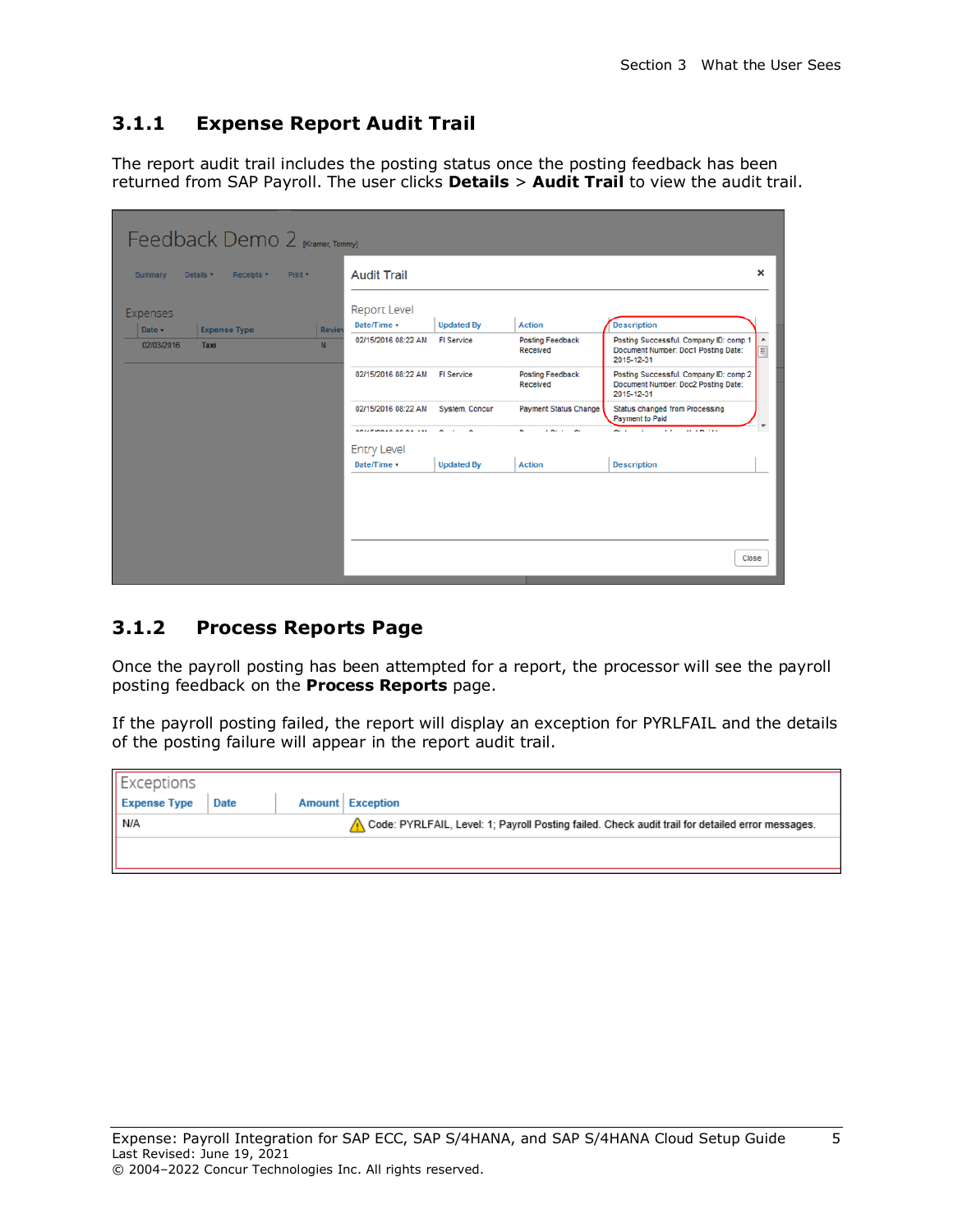The processor can view the audit trail for the report to see the details of the payroll posting failure. In this example, the posting failed because of a missing wage type.

| <b>Audit Trail</b>  |                                |                              |                                                                                                                                   | × |
|---------------------|--------------------------------|------------------------------|-----------------------------------------------------------------------------------------------------------------------------------|---|
| Report Level        |                                |                              |                                                                                                                                   |   |
| Date/Time v         | <b>Updated By</b>              | <b>Action</b>                | <b>Description</b>                                                                                                                |   |
| 10/09/2017 06:15 AM | Payroll Integration<br>Service | Posting Feedback<br>Received | Posting Failed.                                                                                                                   |   |
| 10/09/2017 06:15 AM | Payroll Integration<br>Service | Posting Feedback<br>Received | Posting Failed. 001(CTE HCM PY):<br>Content missing. Please check<br>CLEARING WAGE TYPE.                                          |   |
| 10/09/2017 06:15 AM | Payroll Integration<br>Service | Posting Feedback<br>Received | Posting Failed. 010<br>(CTE FND POSTING): Payroll<br>Document 5B6F9A2232944BC5973C of<br>system RQA3_TEST could not be<br>posted. |   |
| Entry Level         |                                |                              |                                                                                                                                   |   |
| Date/Time v         | <b>Updated By</b>              | <b>Action</b>                | <b>Description</b>                                                                                                                |   |
|                     |                                |                              | Close                                                                                                                             |   |

The Processor can view the errors in the audit trail, and the Payroll Administrator can see this information on the **Payroll Integration > Posting Failures** page.

The majority of payroll posting errors are the result of invalid wage types. The Payroll Administrator can correct wage types on the **Wage Types** page and then send the payroll data for that report back to the processing queue.

**NOTE:**When the payroll transfer is retriggered the most recent wage type values will be used. This is how the Payroll Administrator is able to modify wage types and retry the payroll transfer using the corrected information.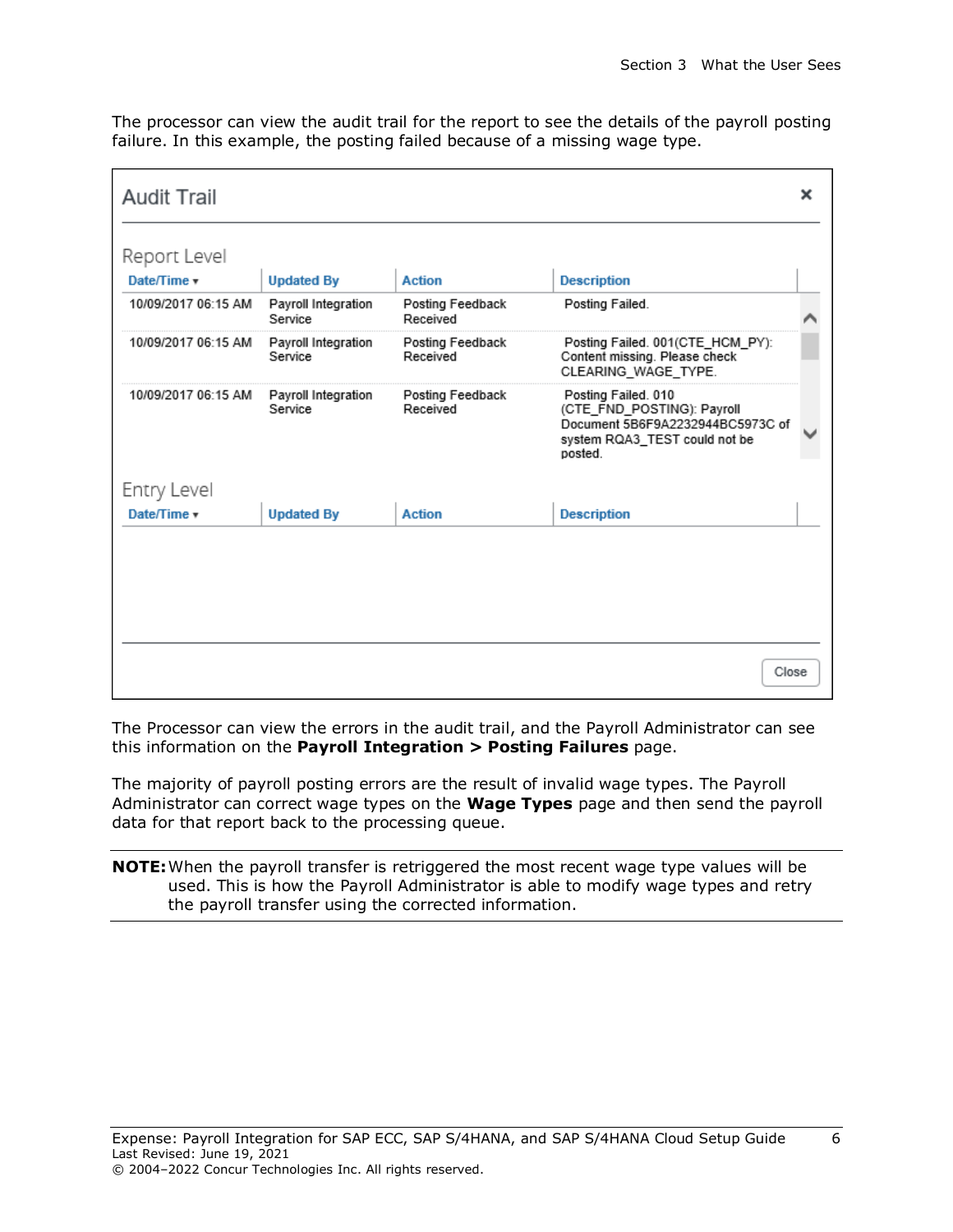### <span id="page-9-1"></span><span id="page-9-0"></span>**4 What the Admin Sees**

#### **4.1.1 Reviewing Posting Failures**

The Concur Expense client administrator or Payroll Administrator uses the **Posting Failures** tab of the **Payroll Integration** page to correct payroll posting issues. To access the page, the administrator clicks **Admin > Company > Tools > Payroll Integration > Posting Failures.** 

| Payroll Integration<br><b>Posting Failures</b> |                              |                                                 |                   |                  |  |
|------------------------------------------------|------------------------------|-------------------------------------------------|-------------------|------------------|--|
| <b>Begins With</b><br><b>Between</b>           | $\checkmark$<br>$\checkmark$ | <b>AND</b><br><b>AND</b><br>E                   |                   | E                |  |
| Show Last 30 Days                              |                              | <b>Show All Records</b>                         |                   |                  |  |
| <b>Report Name</b>                             | <b>Submit Date</b>           | <b>Employee ID</b>                              | <b>First Name</b> | <b>Last Name</b> |  |
| 15995B424C474B5F HZ Company Paid wit<br>100    | 04/16/2018                   | 1846329                                         | Traveller         | <b>USA</b>       |  |
| 102                                            | 08/07/2018                   | 00020239                                        | Traveller         | Germany          |  |
| 42                                             | 08/07/2018                   | 00020239                                        | Traveller         | Germany          |  |
|                                                |                              |                                                 |                   |                  |  |
|                                                |                              | Show Last 60 Days<br><b>Total Posted Amount</b> | Show Last 90 Days |                  |  |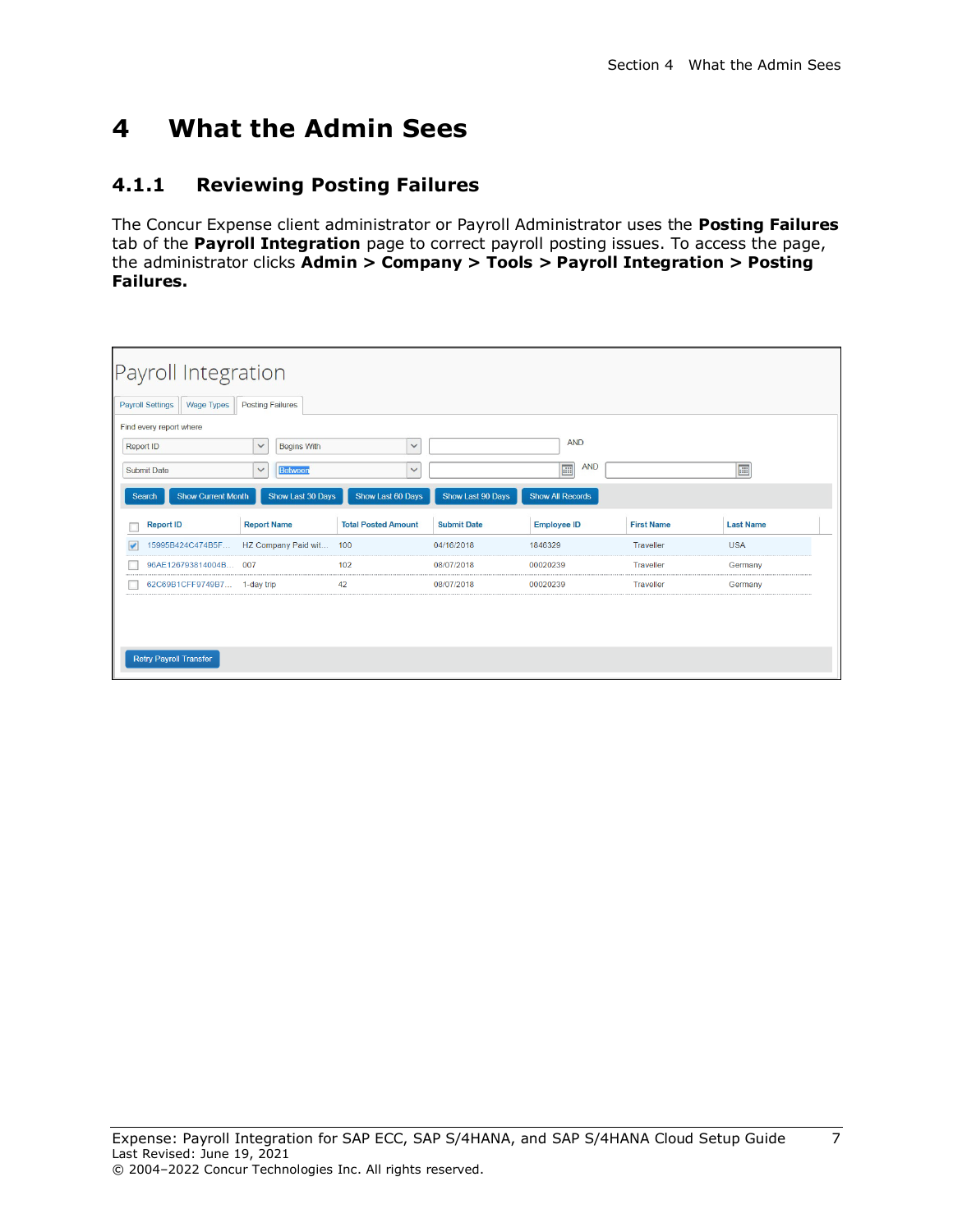The administrator can use the search and filter fields to narrow down the list of posting failures, and can sort the list using any column.

| Report Level<br>Date/Time v<br><b>Action</b><br><b>Updated By</b><br>10/09/2017 06:15 AM<br>Payroll Integration<br>Posting Feedback<br>Received<br>Service<br>10/09/2017 06:15 AM<br>Payroll Integration<br>Posting Feedback<br>Service<br>Received |
|-----------------------------------------------------------------------------------------------------------------------------------------------------------------------------------------------------------------------------------------------------|
|                                                                                                                                                                                                                                                     |
|                                                                                                                                                                                                                                                     |
|                                                                                                                                                                                                                                                     |
|                                                                                                                                                                                                                                                     |
| 10/09/2017 06:15 AM<br>Payroll Integration<br><b>Posting Feedback</b><br>Service<br>Received                                                                                                                                                        |
| Entry Level                                                                                                                                                                                                                                         |
| Date/Time v<br><b>Updated By</b><br><b>Action</b>                                                                                                                                                                                                   |
|                                                                                                                                                                                                                                                     |
|                                                                                                                                                                                                                                                     |

The administrator clicks the Report ID to view the expense report audit trail, which contains the error information.

The administrator can correct the wage type or payroll setting issues on the **Payroll**  Integration tabs. Once the data is ready to re-send, the administrator selects the check box for the report, and clicks **Retry Payroll Transfer**. This transfer will include the updated and most recent wage type and payroll settings data.

### <span id="page-10-1"></span><span id="page-10-0"></span>**5 Prerequisites**

### **5.1 Concur Expense Prerequisites**

The client must:

- Be an existing client of SAP Concur solutions, with Concur Expense Professional Edition.
- Be an existing SAP client, with one of the following SAP financial systems:
	- ◆ SAP ECC 6.0 or higher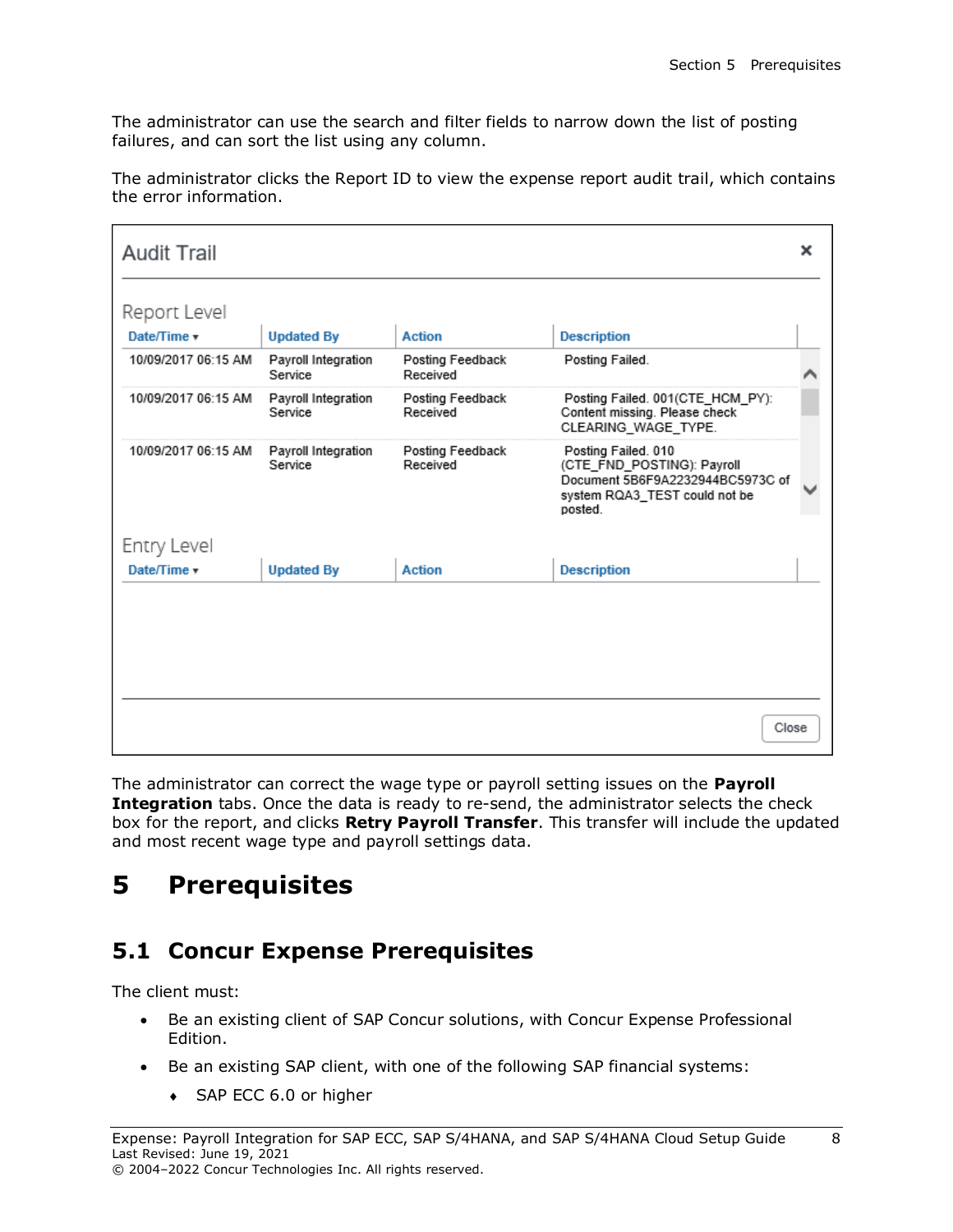- SAP S/4HANA (on-premise)
- ◆ SAP S/4HANA Cloud
- Have the SAP Integration with Concur Solutions (ICS) enabled, with Financial Posting configured and utilized.
- The Concur Expense client administrator who will be setting up the payroll integration must have the Expense Configuration Administrator (Restricted) user role or the Payroll Administrator role.

### <span id="page-11-0"></span>**5.1.1 SAP Payroll Integration Add-on Configuration Prerequisites**

The SAP financial system prerequisites vary depending on the financial system you use. The SAP add-ons were installed as part of the configuration process for the SAP ICS and need to be upgraded to the latest version to enable SAP Payroll.

 For more information, refer to the relevant SAP guide listed in the *Available SAP Documentation* section of the *Shared: SAP ICS for SAP ECC and SAP S/4HANA Setup Guide* or the *Expense: SAP ICS for SAP S/4HANA Cloud Setup Guide*.

#### <span id="page-11-1"></span>*5.1.1.1 Prior to SAP Setup*

Prior to beginning the SAP add-on installation and configuration, you should complete the following tasks in Concur Expense:

• Enable Payroll Integration in **Group Configurations**.

### <span id="page-11-3"></span><span id="page-11-2"></span>**6 Configuration**

#### **6.1.1 Overview**

The SAP Payroll Integration with Concur Expense installation/configuration requires configuration steps in both Concur Expense and SAP Payroll. This guide contains information about the configuration and activation steps for the integration in Concur Expense. Some steps can only be completed by SAP Concur internal staff and require the client to submit a configuration request to SAP Concur support.

 $\Box$  For the step by step process to enable Payroll for existing ICS customers, refer to the *Payroll Activation for Existing Customers* fact sheet*.*

### <span id="page-11-4"></span>**6.1.2 SAP Concur Setup Guides**

Full details about the configuration pages are available in the Concur Expense Setup Guides. The relevant guide is referenced in each configuration step.

Expense Professional Edition Setup Guides:

[http://www.concurtraining.com/customers/tech\\_pubs/\\_Docs\\_ExpHelp.htm](http://www.concurtraining.com/customers/tech_pubs/_Docs_ExpHelp.htm)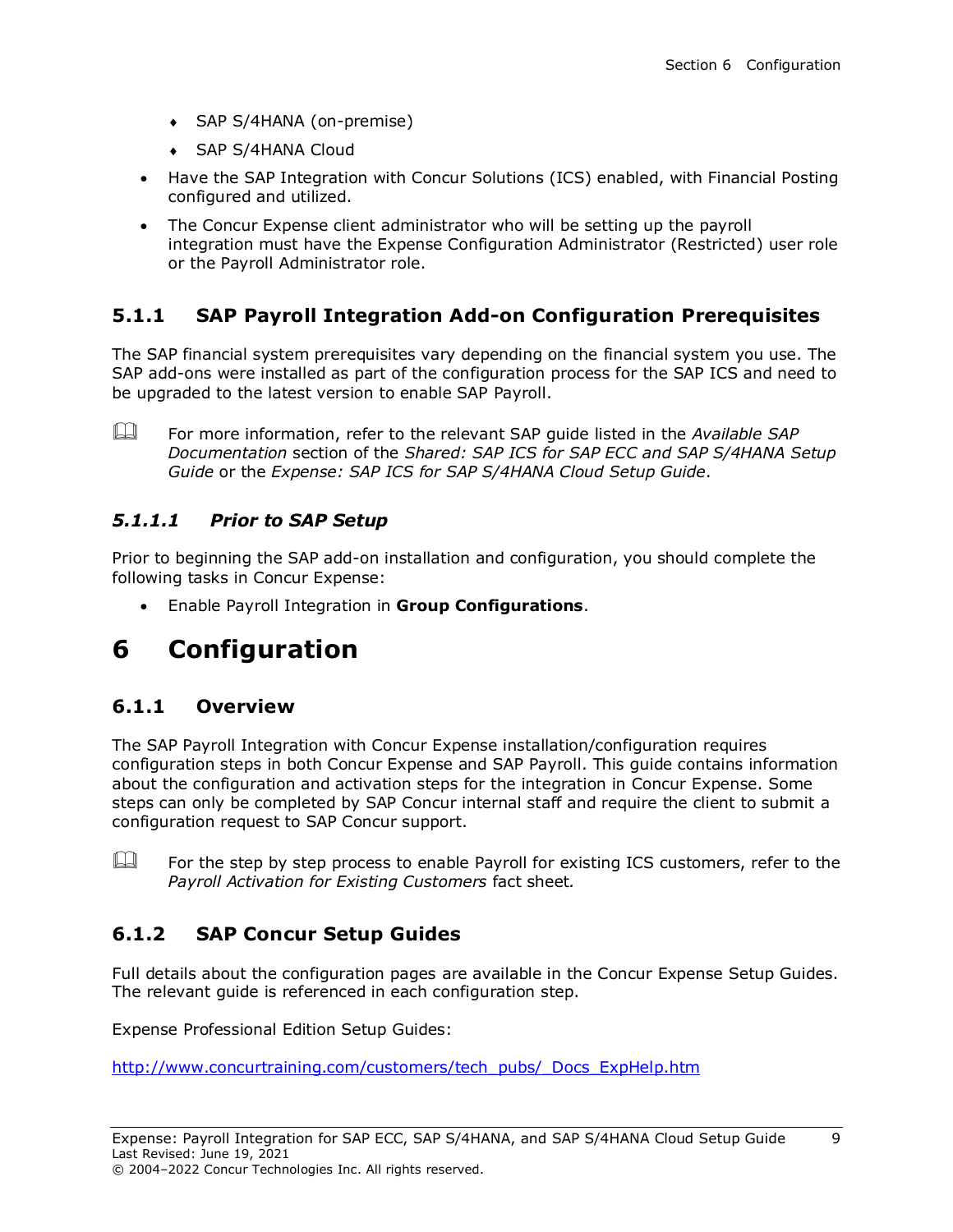### <span id="page-12-0"></span>**6.1.3 Enabling the Integration**

The SAP Concur Implementation consultant performs many, if not all, of the following steps, depending on the client's Concur Expense configuration.

#### <span id="page-12-1"></span>*6.1.3.1 Update Group Configurations*

The Concur Expense administrator enables the payroll integration by Expense group in **Administration** > **Expense** > **Group Configurations**.

|  |  | <b>NOTE:</b> The client must submit a configuration request to SAP Concur support to complete |  |  |
|--|--|-----------------------------------------------------------------------------------------------|--|--|
|  |  | this step, as it can only be completed by SAP Concur Internal users.                          |  |  |

|                             | Configuration for Group: Global                                                             |              | ×           |
|-----------------------------|---------------------------------------------------------------------------------------------|--------------|-------------|
| Group:                      | Global                                                                                      |              |             |
| Group Name:                 | <br>Global                                                                                  |              |             |
| Attendee List Form:         | Default Attendee Detail View                                                                | $\checkmark$ |             |
| Timestamp<br>Configuration: | Japan e-Bunsho                                                                              | $\checkmark$ |             |
|                             | Allow user to register Yodlee Credit Cards (This setting cannot be revoked<br>once granted) |              |             |
|                             | Allow user to upload XML tax receipts.                                                      |              |             |
|                             | Utilize rich card data for receipts handling                                                |              |             |
|                             | Enable Financial Integration                                                                |              |             |
|                             | Enable Payroll Integration                                                                  |              |             |
| ممدينه                      | Configuration                                                                               |              |             |
|                             |                                                                                             | Cancel       | <b>Save</b> |

**NOTE:**This setting is only visible to SAP Concur Internal users who log in to the company as ConcurAdmin from HMC.

When this setting is selected, the **Payroll Integration** adminstration page becomes available. The Concur Expense client administrator must enable payroll reimbursement for each group on the **Payroll Integration** page, it is not on by default.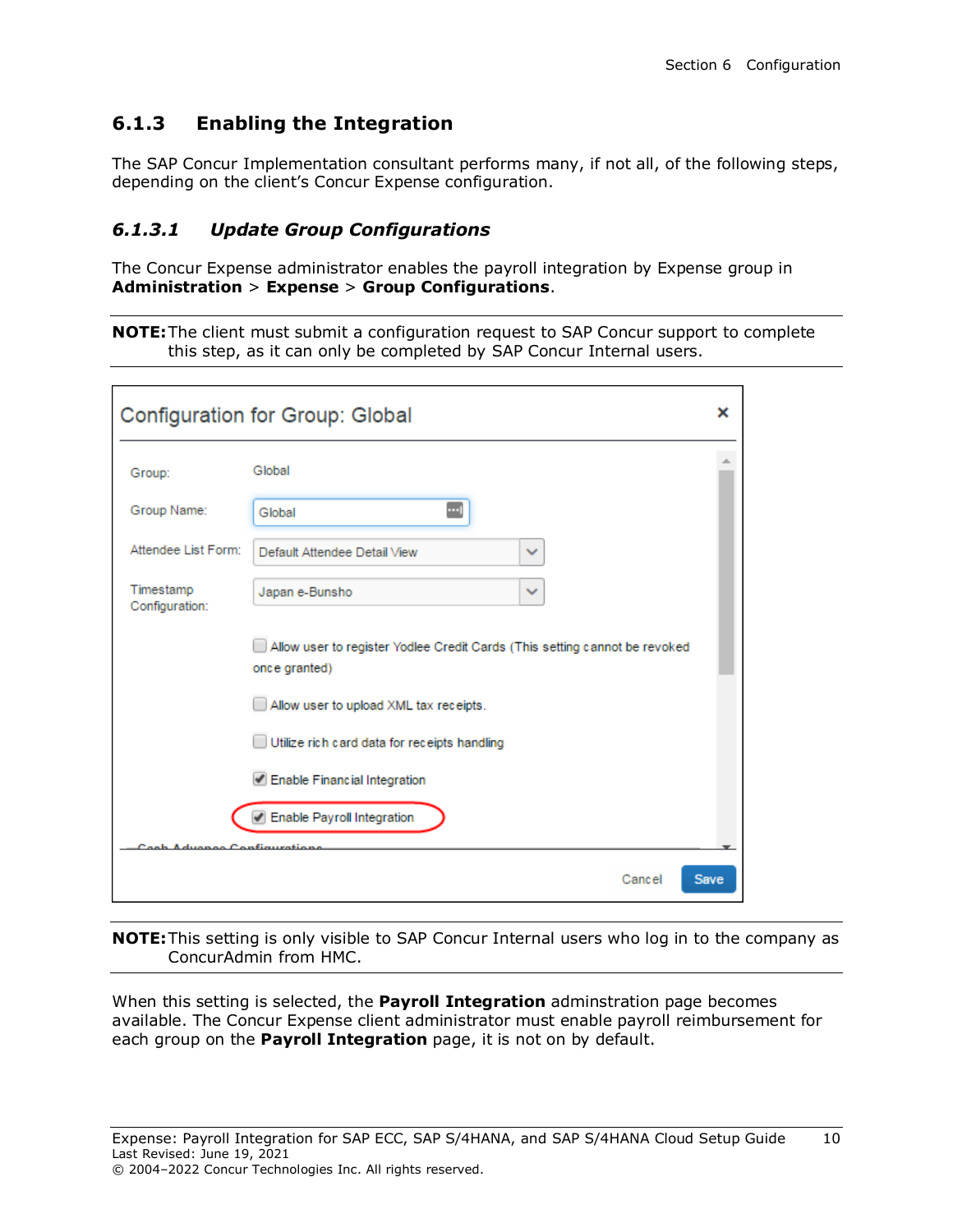### <span id="page-13-0"></span>**6.1.4 Configuring the Payroll Settings**

The Concur Expense client administrator manages the payroll settings on the **Payroll Integration** page.

#### <span id="page-13-1"></span>*6.1.4.1 Accessing the Payroll Integration Page*

To access the Payroll Integration page, click **Admin > Company > Tools > Payroll Integration**.

| Payroll Integration                                                      |   |
|--------------------------------------------------------------------------|---|
| <b>Payroll Settings</b><br><b>Wage Types</b><br><b>Transfer Failures</b> |   |
| Please Select an Expense Group                                           | v |
| Enable Payroll Reimbursements: [                                         |   |
| Cash Advance Clearing Wage Type:                                         |   |
| Personal Expense Clearing Wage Type:                                     |   |
| Payroll Clearing Account Code:                                           |   |
| Benefits in Kind Wage Type:                                              |   |
| Default Wage Types                                                       |   |
| Payment Relevant Individual Taxable:                                     |   |
| Payment Relevant Flat Rate Taxable:                                      |   |
| Payment Relevant Non-Taxable:                                            |   |
| Non-Payment Relevant Individual Taxable:                                 |   |
| Non-Payment Relevant Flat Rate Taxable:                                  |   |
| Non-Payment Relevant Non-Taxable:                                        |   |
|                                                                          |   |
|                                                                          |   |
|                                                                          |   |
|                                                                          |   |
| Save<br>Cancel                                                           |   |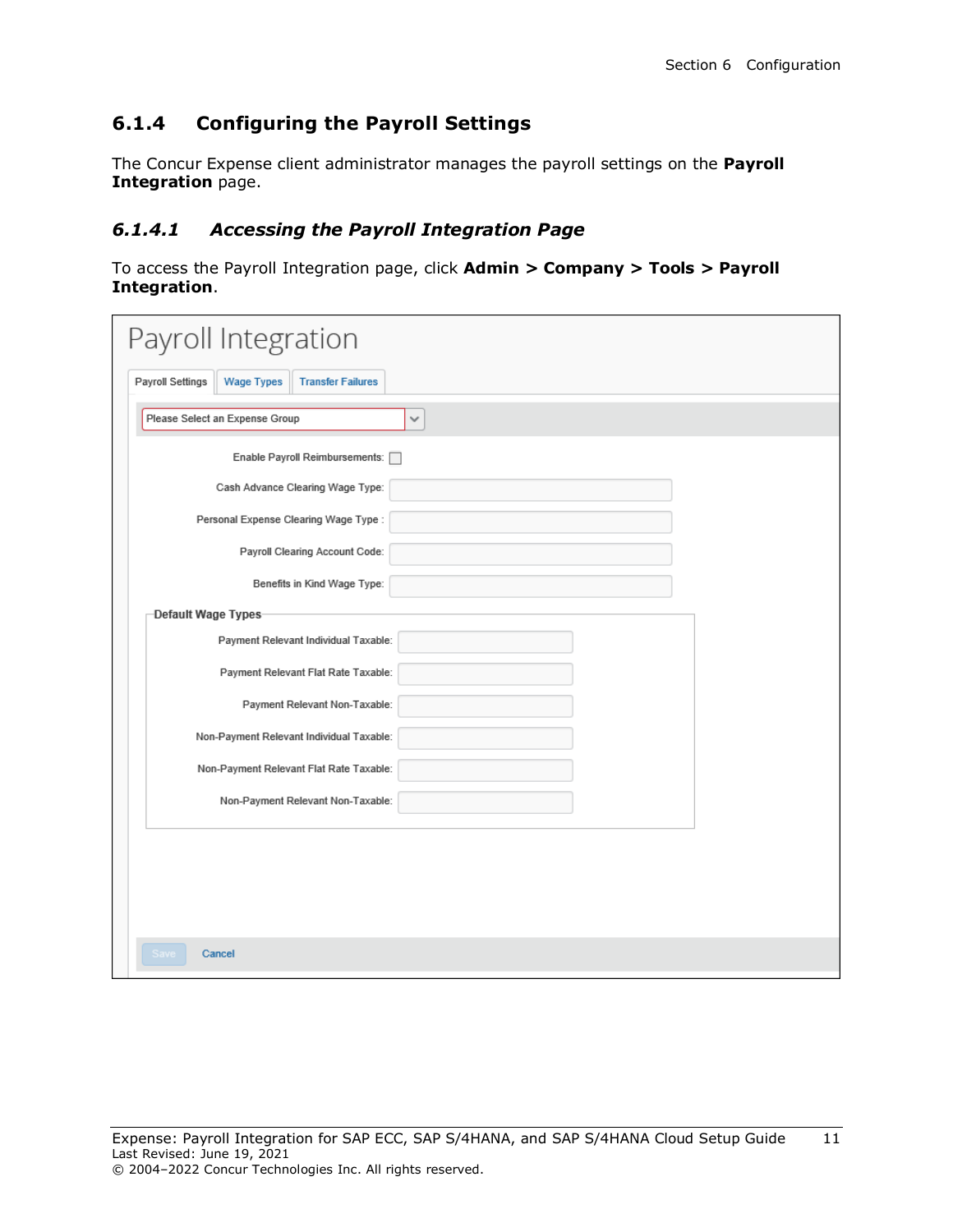#### <span id="page-14-0"></span>*6.1.4.2 Update General Payroll Settings*

The Concur Expense client administrator manages the general payroll settings for each expense group on the **Payroll Settings** tab of the **Payroll Integration** page.

#### *To update the payroll settings:*

- 1. On the **Payroll Settings** tab, select the desired expense group.
- 2. Modify the fields:

| <b>Field</b>                        | <b>Description</b>                                                                                                                                                                                                                                                                                                      |
|-------------------------------------|-------------------------------------------------------------------------------------------------------------------------------------------------------------------------------------------------------------------------------------------------------------------------------------------------------------------------|
| Enable Payroll Reimbursements       | Select (enable) this check box to use the SAP<br>Payroll integration to reimburse employees in<br>this group.                                                                                                                                                                                                           |
|                                     | Leave this cleared (deselected) to have only<br>tax information sent to payroll. When cleared<br>(deselected), the Payment Relevant columns<br>on Wage Types tab become non-editable.                                                                                                                                   |
|                                     | <b>NOTE:</b>                                                                                                                                                                                                                                                                                                            |
|                                     | Clients using SAP Payroll with an alternate<br>reimbursement method (like Expense<br>Pay) should leave this option cleared<br>(deselected) for that group. Only one<br>reimbursement method within a group is<br>allowed.                                                                                               |
| Cash Advance Clearing Wage Type     | Special wage type. May vary by Expense<br>Group. Non-expense type specific. Used to<br>reduce the payroll amount due the employee<br>by the amount of issued cash advances. SAP<br>Payroll does not issue cash advances, but<br>uses this wage type to track the issued and<br>returned amounts outside of SAP Payroll. |
| Personal Expense Clearing Wage Type | Special wage type. May vary by Expense<br>Group. Non-expense type specific. Used to<br>reduce the payroll amount due the employee<br>by the amount of personal spend on a<br>company paid card.                                                                                                                         |
| Payroll Clearing Account Code       | Special wage type. May vary by Expense<br>Group. Non-expense type specific. Used to<br>clear the payroll liability once it has been paid<br>to the employee.                                                                                                                                                            |
| Benefits in Kind Wage Type          | Special wage type. May vary by Expense<br>Group. Non-expense type specific. Used to<br>account for amounts that represent a taxable<br>benefit in kind.                                                                                                                                                                 |

3. Fill in the **Default Wage Types** fields. The values entered here will be used if there is no expense type specific value configured on the **Wage Types** tab.

 For definitions of the wage types, refer to the *2.2 Definitions* section of this guide.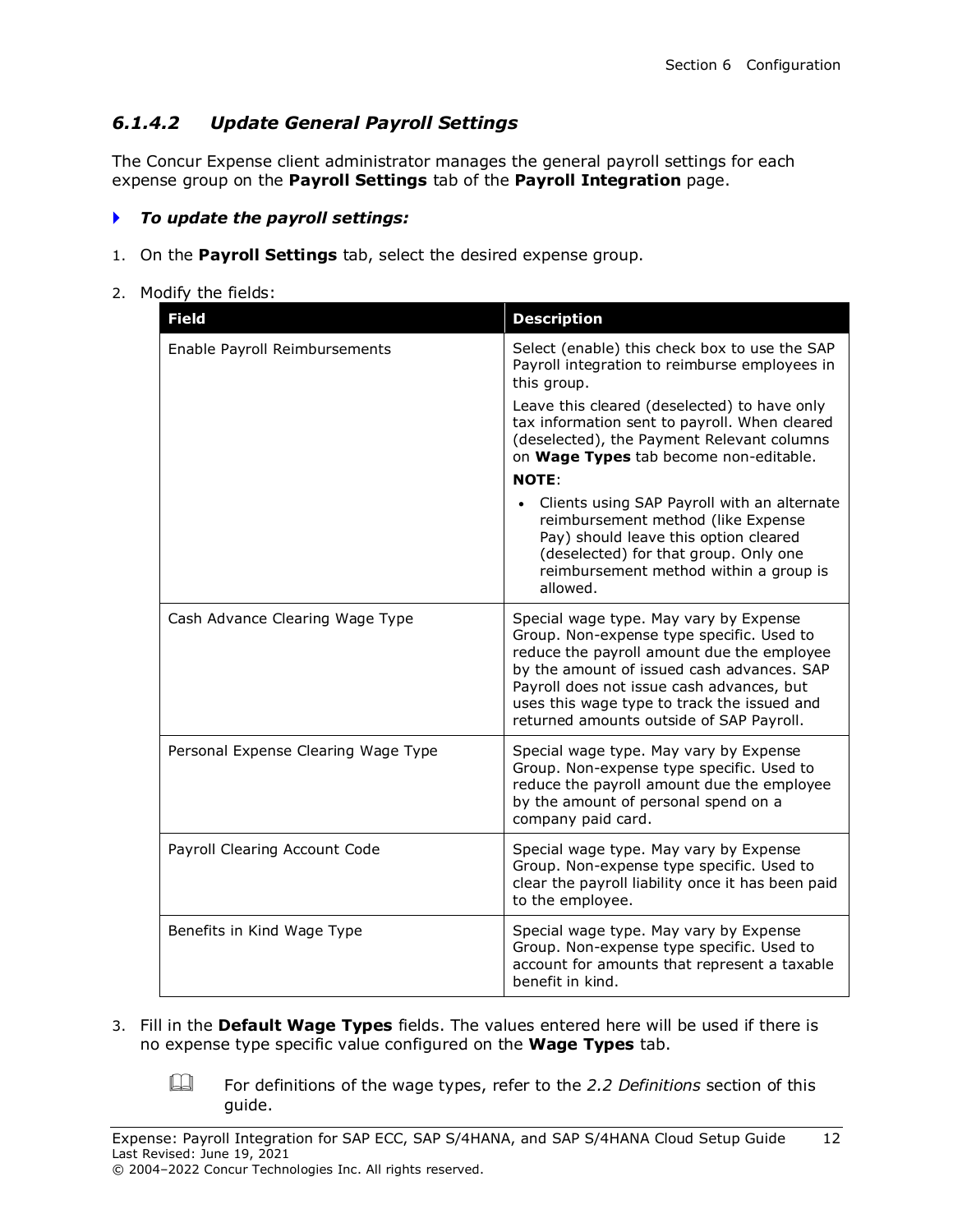<span id="page-15-0"></span>4. Click **Save**.

#### *6.1.4.3 Update Wage Types for Expense Types*

The Concur Expense client administrator manages expense type specific wage types for each expense group on the **Wage Types** tab of the **Payroll Integration** page.

#### *To update the wage types for expense types:*

1. On the **Wage Types** tab, select the desired expense group. The expense types for the group appear. The **Payment Relevant** columns will show as *Not Applicable* if the **Enable Payroll Reimbursements** check box on the **Payroll Settings** tab is cleared (disabled).

| Payroll Integration         |                        |                                                            |                                                        |                                    |                                                  |                                                     |                                        |                                                  |  |
|-----------------------------|------------------------|------------------------------------------------------------|--------------------------------------------------------|------------------------------------|--------------------------------------------------|-----------------------------------------------------|----------------------------------------|--------------------------------------------------|--|
| <b>Payroll Settings</b>     | Wage Types             | <b>Transfer Failures</b>                                   |                                                        |                                    |                                                  |                                                     |                                        |                                                  |  |
| <b>German Employees</b>     |                        | $\checkmark$                                               |                                                        |                                    |                                                  |                                                     |                                        |                                                  |  |
| <b>Expense Type</b><br>Name | <b>Expense Type ID</b> | Payment<br><b>Relevant</b><br>Individual<br><b>Taxable</b> | Payment<br><b>Relevant</b><br><b>Flat Rate Taxable</b> | Payment<br>Relevant<br>Non-Taxable | Non-Payment<br>Relevant<br>Individual<br>Taxable | Non-Payment<br>Relevant<br><b>Flat Rate Taxable</b> | Non-Payment<br>Relevant<br>Non-Taxable | <b>Transfer</b><br><b>Amounts to</b><br>Payroll? |  |
| Airfare                     | <b>AIRFR</b>           |                                                            |                                                        |                                    | ZH31                                             |                                                     | ZH30                                   | $\overline{\mathsf{v}}$                          |  |
| Airfare Ticket Tax          | <b>AIRTX</b>           |                                                            |                                                        |                                    |                                                  |                                                     |                                        |                                                  |  |
| Awards                      | <b>AWRDS</b>           |                                                            |                                                        |                                    | MJ30                                             |                                                     | Not Applicable                         |                                                  |  |
| <b>Bank Fees</b>            | <b>BANKF</b>           |                                                            |                                                        |                                    |                                                  |                                                     | Not Applicable                         |                                                  |  |
| <b>Booking Fees</b>         | <b>TAGFE</b>           |                                                            |                                                        |                                    |                                                  |                                                     |                                        | $\overline{\mathsf{v}}$                          |  |
| <b>Breakfast</b>            | <b>BRKFT</b>           |                                                            |                                                        |                                    |                                                  |                                                     |                                        | $\overline{\mathsf{v}}$                          |  |
|                             |                        | <b>MJ00</b>                                                |                                                        | <b>MJ00</b>                        | <b>MJ31</b>                                      |                                                     | MJ30                                   | $\overline{\mathsf{v}}$                          |  |

2. Enter the desired wage types by clicking or tabbing through the columns.



 For information about the wage types, refer to the *2.2 Definitions* section of this guide.

- 3. Select (enable) or clear (disable) the **Transfer Amounts to Payroll?** check box. If this setting is enabled, the integration sends the expense type amounts to the SAP Payroll system, even if the group is not being reimbursed through SAP Payroll and no amounts are taxable to the employee. If this setting is disabled, amounts associated with the expense types which are *not* reimbursed through payroll and are *not* taxable will be excluded from the payroll integration. Amounts that are either reimbursed through payroll *or* are *taxable* will always transfer to payroll.
- <span id="page-15-1"></span>4. Click **Save**.

### **7 Creating a Support Case**

The Payroll Integration for SAP ECC, SAP S/4HANA, and SAP S/4HANA Cloud connects your Concur Expense and SAP systems and is therefore supported by both SAP Concur support and SAP support.

To avoid unnecessary delays during incident handling, please proceed as follows: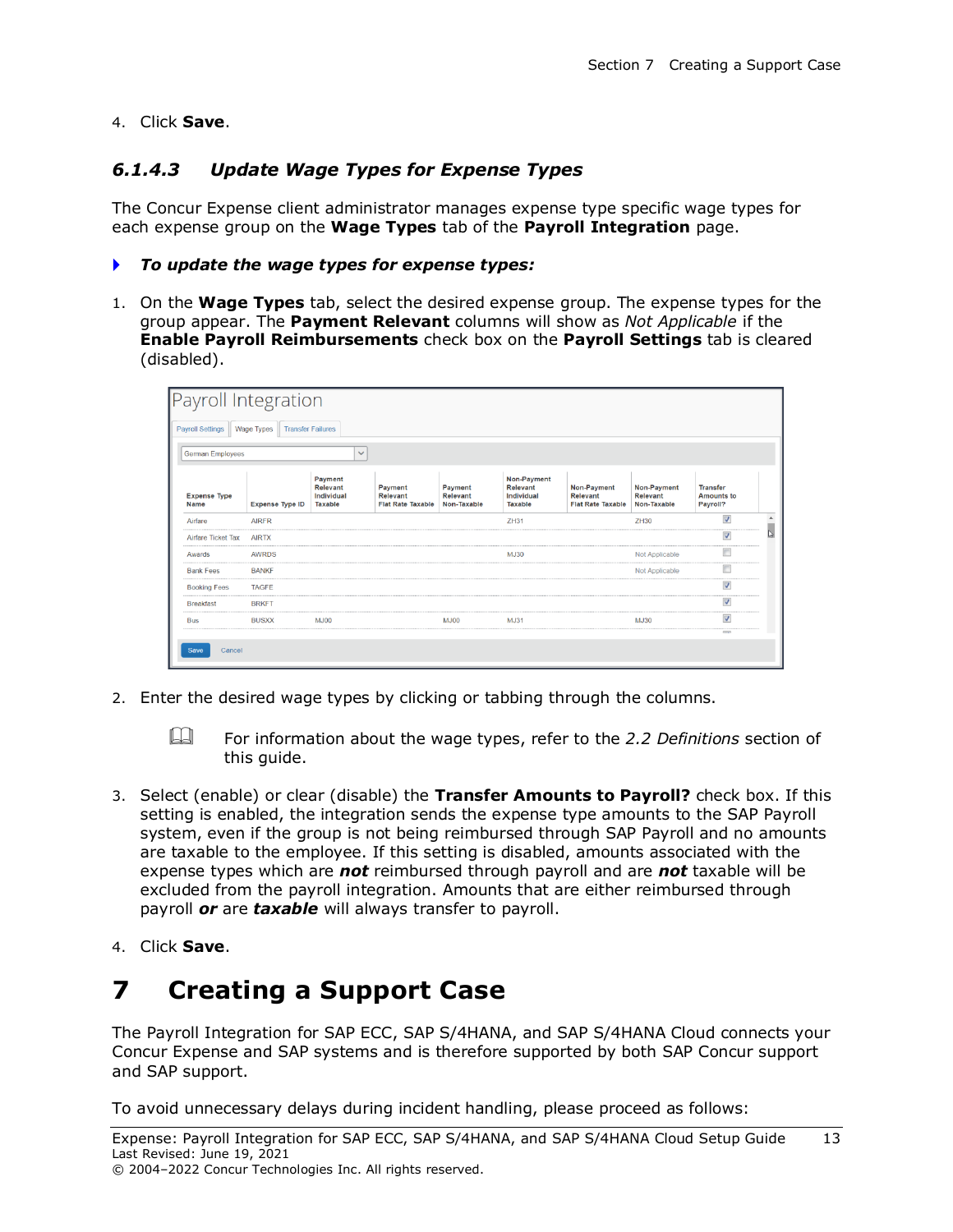In which system does the problem originate?

• **SAP**: If you suspect the cause is in the SAP system, create a support ticket as described in the respective SAP integration setup guide.

If the issue relates to Concur Expense after all, the SAP support team opens a case in the SAP Concur support system. The new case is created under the authorized support contact (ASC) for Concur Expense, with the original ticket owner copied. The original SAP ticket is closed with a reference to the SAP Concur system and the email address of the person who initially created the ticket. The email address is needed to keep the ticket creator informed about the status.

- **Concur Expense**: If you suspect the cause is in Concur Expense and you are the Concur Expense client administrator, create a support case by navigating to **Help** > **Contact Support** in Concur Expense. If you are not an ASC for Concur Expense, contact your Concur Expense Administrator, who will create the support case for SAP Concur support to manage. The ASC can add you as a cc on the case so you can track the case status.
- If you are not sure what is causing the problem, please create the ticket in the SAP system.

In your support ticket, include the following information:

- Expected behavior of the integration
- Actual behavior of the integration
- Time and date of the issue
- Expense Report ID, Invoice ID, or Employee ID, if applicable

### <span id="page-16-0"></span>**8 Supported Tax Scenarios**

The SAP Payroll integration supports some specific tax scenarios for customers using the following Concur Expense features:

- NextGen UI for Concur Expense
- Travel Allowance Rate Service
- Employee Taxability and Corporate Deductibility Service

No additional configuration of the SAP Payroll integration is required to use the following features.

 $\Box$  For more information, refer to the Travel Allowance [Country-Specific](https://www.concurtraining.com/customers/tech_pubs/Docs/TA/_CCC_Chp.htm) Configuration [Guides](https://www.concurtraining.com/customers/tech_pubs/Docs/TA/_CCC_Chp.htm) and the Taxability / [Deductibility](https://www.concurtraining.com/customers/tech_pubs/Docs/_Current/SG_Exp/Exp_SG_Taxability_Deductibility_Service.pdf) Service Setup Guide.

#### <span id="page-16-1"></span>**8.1.1 Taxable and Non-Taxable Split**

All countries supported by the Travel Allowance Service for NextGen UI can split taxable and non-taxable amounts in their payroll amounts.